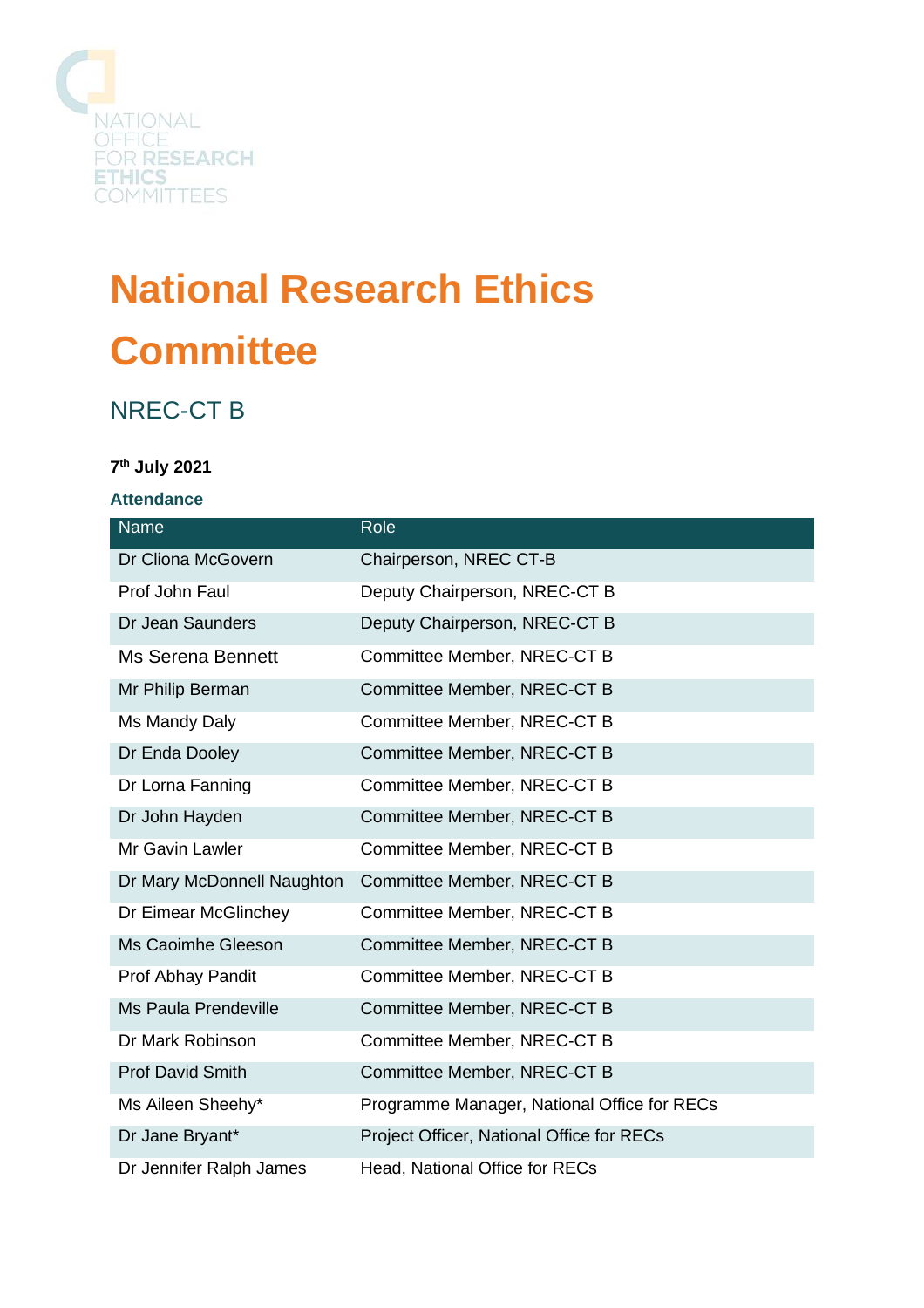\*Drafted minutes

**Apologies:** Prof Colm O'Donnell

**Quorum for decisions:** Yes

# **Agenda**

- Welcome & Apologies
- Application 21-NREC-CT-011
- Application 21-NREC-CT-012
- Application 21-NREC-CT-013
- Application 21-NREC-CT-014
- AOB
- The Chair welcomed the NREC-CT B.
	- Ms Lorna Fanning declared a conflict of interest for Application 21-NREC-CT-013 and did not attend the review of this application.
	- The Minutes from the NREC-CT B meeting on  $2^{nd}$  June 2021 were approved.

# **Applications**

#### **21-NREC-CT-011**

Principal Investigator: Dr Jarushka Naidoo

Study title: A phase III, multicenter, randomized, double blind, placebo-controlled study evaluating the efficacy and safety of canakinumab versus placebo as adjuvant therapy in adult subjects with stages AJCC/UICC v. 8 II-IIIA and IIIB (T>5cm N2) completely resected (R0) non-small cell lung cancer (NSCLC)

Lead institution: St. Vincent's University Hospital, Dublin 4

- NREC-CT comments:
- The NREC-CT B noted that the clinical trial application represents a Phase III study investigating the anti-inflammatory therapy canakinumab in a placebo-controlled trial for treatment of non-small cell lung cancer.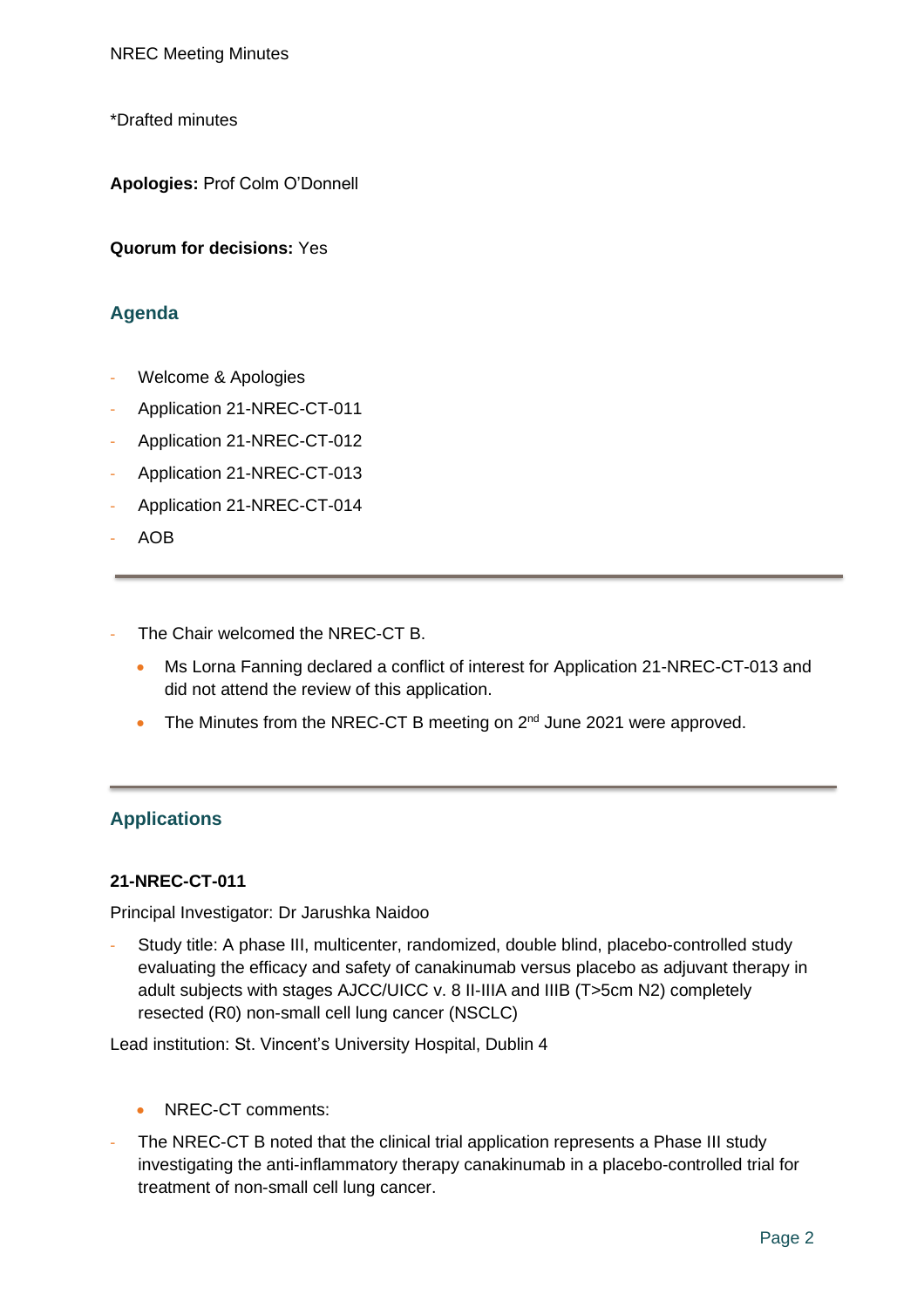- The NREC-CT B acknowledged that while there were some inconsistencies across documents, the language in the patient-facing materials was largely understandable and procedures well explained.
- The NREC-CT B agreed that while some clarifications across the documentation were required, this application can be designated as Favourable with Conditions.
	- NREC-CT Decision:
- **Favourable with Conditions** 
	- Associated Conditions:
- The NREC-CT B considered the Participant Information Leaflet to be comprehensive in general, but requested that further information on the participant follow-up is provided in the information materials. The Committee also strongly recommended that a 'layered' approach to consent is used.
- The NREC-CT B requested that it is clear to the participant what they are consenting to in relation to the transfer and use of their personal data, including explicitly describing the countries or jurisdictions that data may be transferred to, and which 'third parties' may have access to the data. The Committee also suggested that a hard copy of the data protection policy should be made available on request.
- The NREC-CT B requested that there is consistency across the documentation on how the drawing of blood is described, and requested further clarity on the risk of infection as described in the PIL.
- The NREC-CT B requested that the biomarker consent form is amended to clearly outline what happens to the participants' data after they withdraw from the study. The Committee also requested explanation for the rationale for the exclusion of a 'represented person' in the withdrawal process.
- The NREC-CT B requested that the applicant provides additional information on the facilities available at the site to support this study.

# **21-NREC-CT-012**

Principal Investigator: Dr Amjad Hayat

- Study title: A Phase 3, Randomized, Double-Blind, Placebo-Controlled, Multicenter Study to Evaluate the Efficacy and Safety of Tafasitamab Plus Lenalidomide in Addition to Rituximab Versus Lenalidomide in Addition to Rituximab in Patients With Relapsed/Refractory (R/R) Follicular Lymphoma Grade 1 to 3a or R/R Marginal Zone Lymphoma

Lead institution: Galway University Hospital

• NRFC-CT Comments: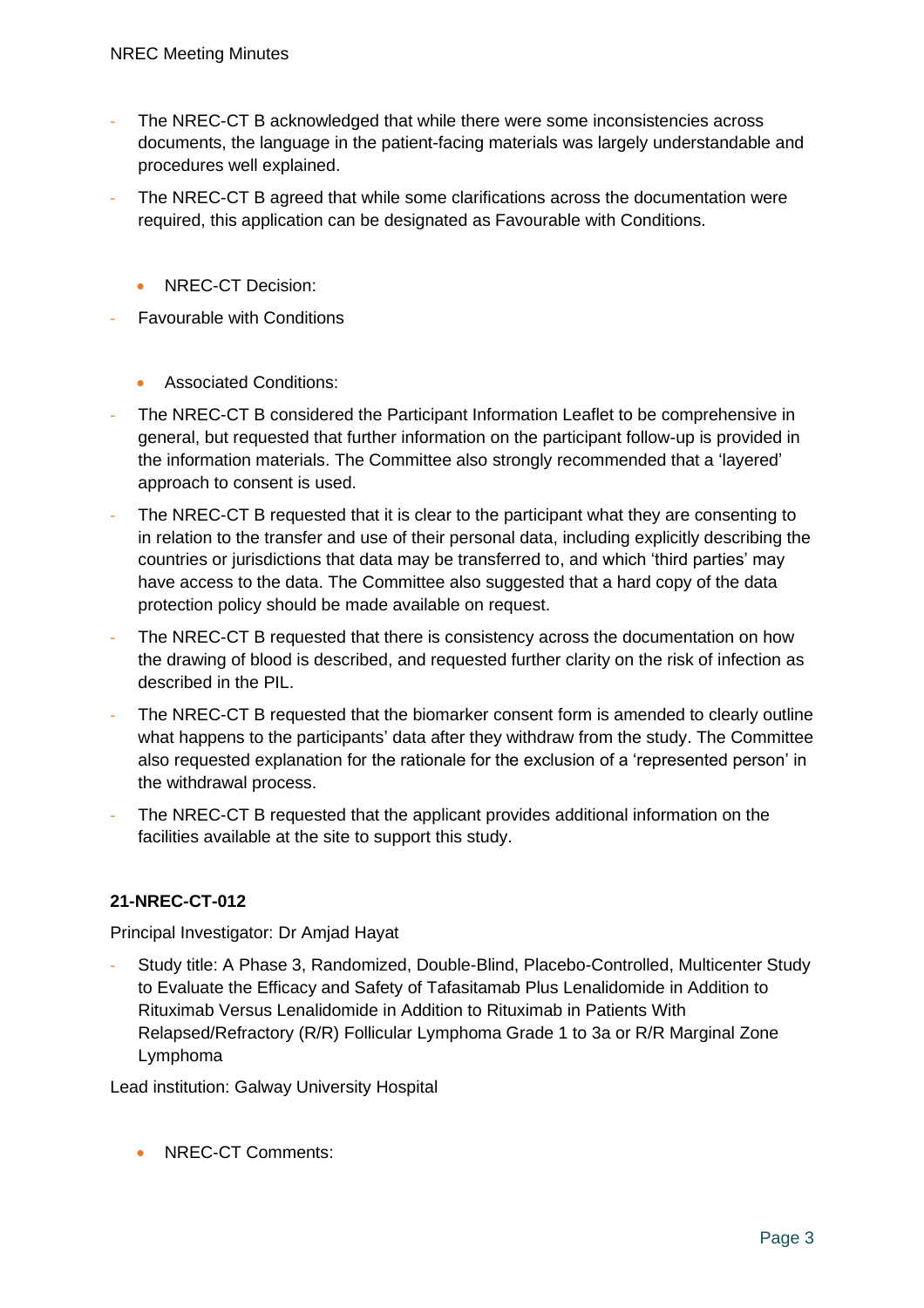- The NREC-CT B noted that the clinical trial application represents a Phase 3 placebocontrolled study to assess the effects of tafasitamab in combination with lenalidomide and rituximab for treatment of follicular lymphoma.
- The NREC-CT B noted that this was a well prepared study with an excellent level of information.
- The NREC-CT B agreed that while clarifications and recommendations have been made across the documentation, this application can be designated as Favourable with Conditions.
	- NREC-CT Decision:
- **Favourable with Conditions** 
	- Associated Conditions:
- The NREC-CT B strongly recommended that a person other than the consultant involved in the study would lead on the recruitment of the participants, and requested further information around the timeframe that the potential participant has to consider involvement in the study before deciding.
- The NREC-CT B requested further information around the plans to support decisionmaking capacity should a participant be diagnosed with secondary malignancies of the brain.
- The NREC-CT B requested that the transfer of data is clearly outlined in the participant materials, and it is clear to the participant what they are consenting to in relation to the transfer and use of personal data. The Committee also requested confirmation on whether MOUs are in place between the various organisations for the transfer of data.
- The NREC-CT B requested that the Data Protection Impact Assessment is updated to reflect routine transfer of data outside of Ireland and requests assurance that participants will be clearly informed on what will happen with their personal data.

# **21-NREC-CT-013**

Principal Investigator: Dr Patrick Hayden

- Study title: A Phase 3, Randomized, Multicenter, Open-label Study Comparing Iberdomide, Daratumumab and Dexamethasone (IberDd) versus Daratumumab, Bortezomib, and Dexamethasone (DVd) in Subjects with Relapsed or Refractory Multiple Myeloma (RRMM)

Lead institution: St James' Hospital, Dublin 8

• NREC-CT Comments: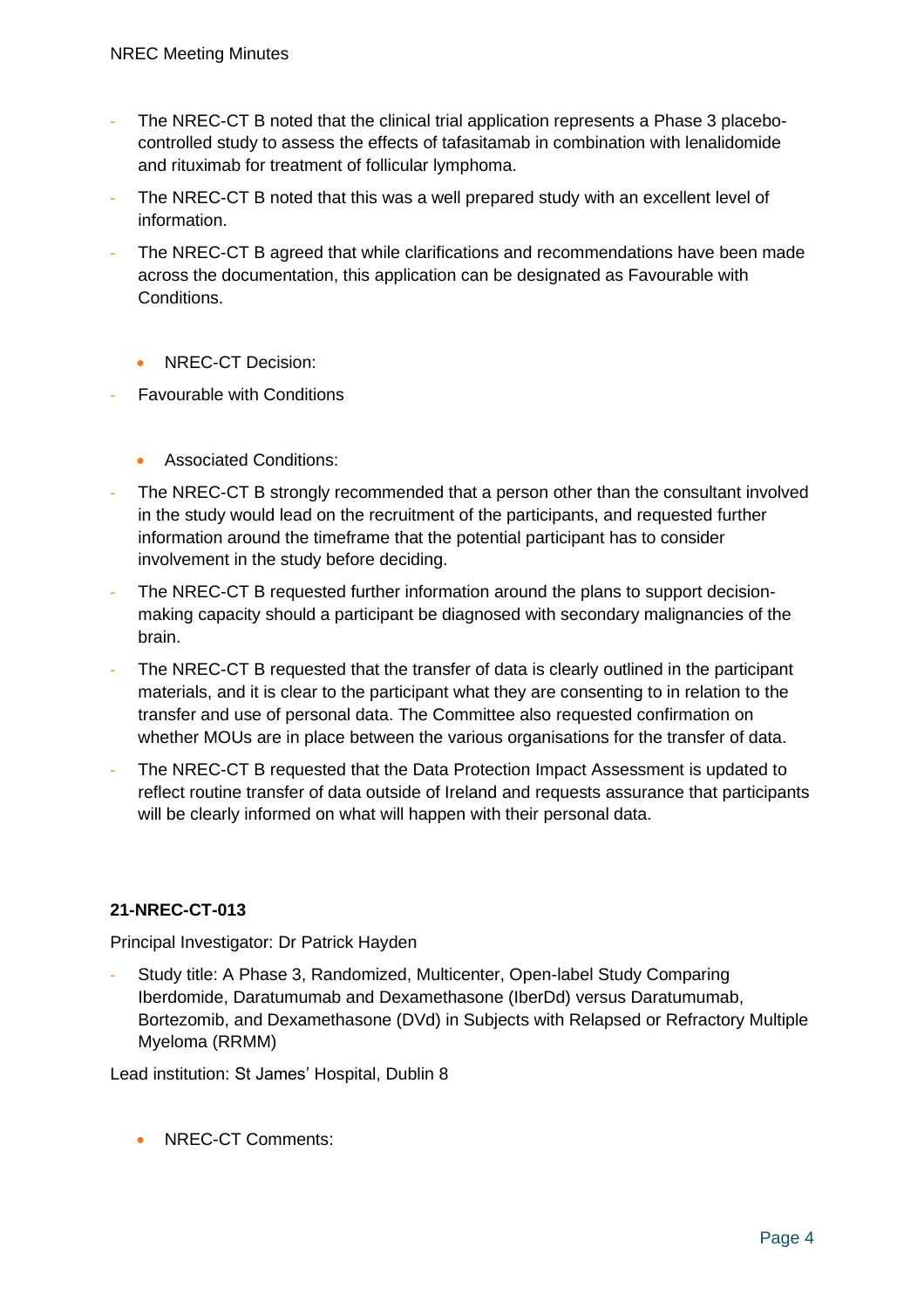- The NREC-CT B noted that the clinical trial application represents a Phase III study to compare the effect of two chemotherapy regimens for treatment of multiple myeloma.
- The NREC-CT B noted that while the PIL is comprehensive and well-constructed, it is long and would benefit from a summary and appendix.
- The NREC-CT B agreed that further information and clarity are required before a final decision can be made.
	- NREC-CT Decision:
- Request for Further Information
	- Additional Information Required:
- The NREC-CT B requested clarity on who determines the participants' tolerance to the treatment in regards to continuation of therapy.
- The NREC-CT B requested that the applicant amends the open-ended consent statement to offer participants a more suitable and informed option for future use of their samples and data.
- The NREC-CT B suggested that the Patient Information Leaflet (PIL) and the Informed Consent Form be separated into two separate documents, and requested that a plain English executive summary is included at the beginning of the PIL.
- The NREC-CT B requested further information on the options available to participants if they become pregnant during the trial and what expenses would be covered in this event.
- The NREC-CT B requested further information on the personnel capacity and the facilities available at the various sites in Ireland related to the trial. The Committee also requested confirmation that site education and policies will be in place to ensure safe handling of iberdomide by study site staff.
- The NREC-CT B requested further information on how participants will be reimbursed for expenses.
- The NREC-CT B requested confirmation that adequate insurance cover is in place for Irish participants.
- The NREC-CT B requested justification for the duration of the retention of the biological samples and related data, and further information on who in the research team will have access to participant personal information and on the contractual clauses that will be implemented to protect use of participants' data.

# **21-NREC-CT-014**

Principal Investigator: Professor Sean Raymond McDermott

Study title: An Open-label, Randomized, Phase 3 Study of MK-6482 in Combination with Lenvatinib (MK-7902) vs Cabozantinib for Second-line or Third-line Treatment in Participants with Advanced Renal Cell Carcinoma Who Have Progressed After Prior Anti-PD-1/L1 Therapy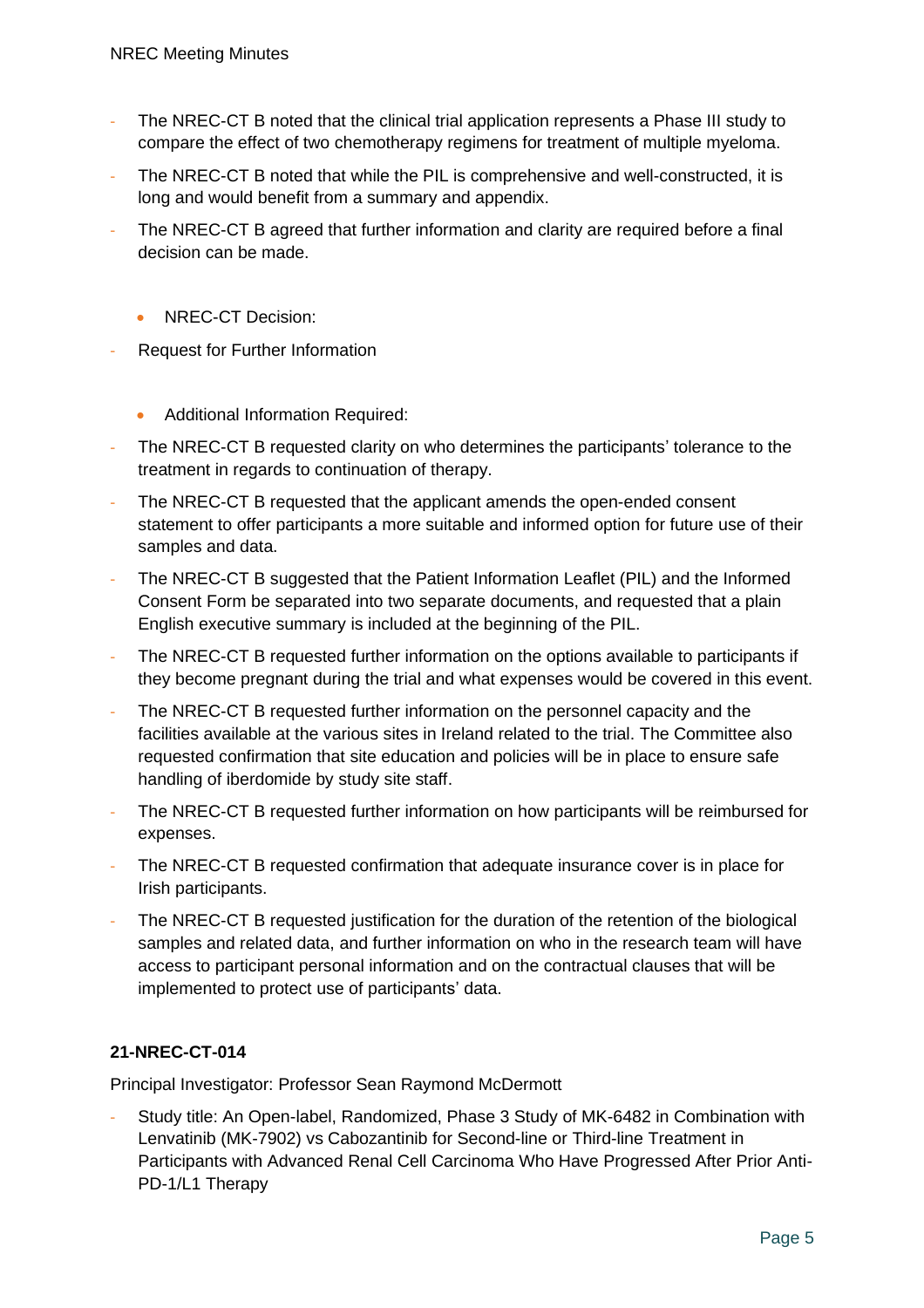#### Lead institution: Tallaght University Hospital, Dublin 24

- NREC-CT Comments:
- The NREC-CT B noted that the clinical trial application represents a Phase III study to compare the combination therapy of MK-6482 and MK-7902 with cabozantinib for treatment of renal cell carcinoma.
- The NREC-CT B noted that while the PIL is comprehensive, it is in places difficult to read and would benefit from a summary and appendix.
- The NREC-CT B agreed that further information and clarity are required before a final decision can be made.
	- NREC-CT Decision:
- Request for Further Information
	- Additional Information Required:
- The NREC-CT B requested explanation of how incidental findings of the proposed genetic testing will be managed.
- The NREC-CT B requested clarity on the age cohorts included in this study.
- The NREC-CT B requested that a plain English executive summary of the salient points of the study is included at the beginning of the PIL, and that the side-effects of the treatment and survival follow-up are further elucidated in the PIL. The Committee also requested confirmation that the participants information will not be used in future studies without further consent.
- The NREC-CT B requested further information on how participants will be reimbursed for their expenses.
- The NREC-CT B requested confirmation that adequate insurance cover is in place for Irish participants.
- The NREC-CT B requested further information on the personnel capacity and the facilities available at the various sites in Ireland related to the trial.
- The NREC-CT B requested justification for the duration of the retention of data, clarity on whether MOUs will be in place for the transfer of data between the various organisations, and further information on the protections in place when transferring data to countries with potentially weaker data protection requirements.
- AOB:
	- The NREC-CT B sought clarification from the National Office on operational queries.